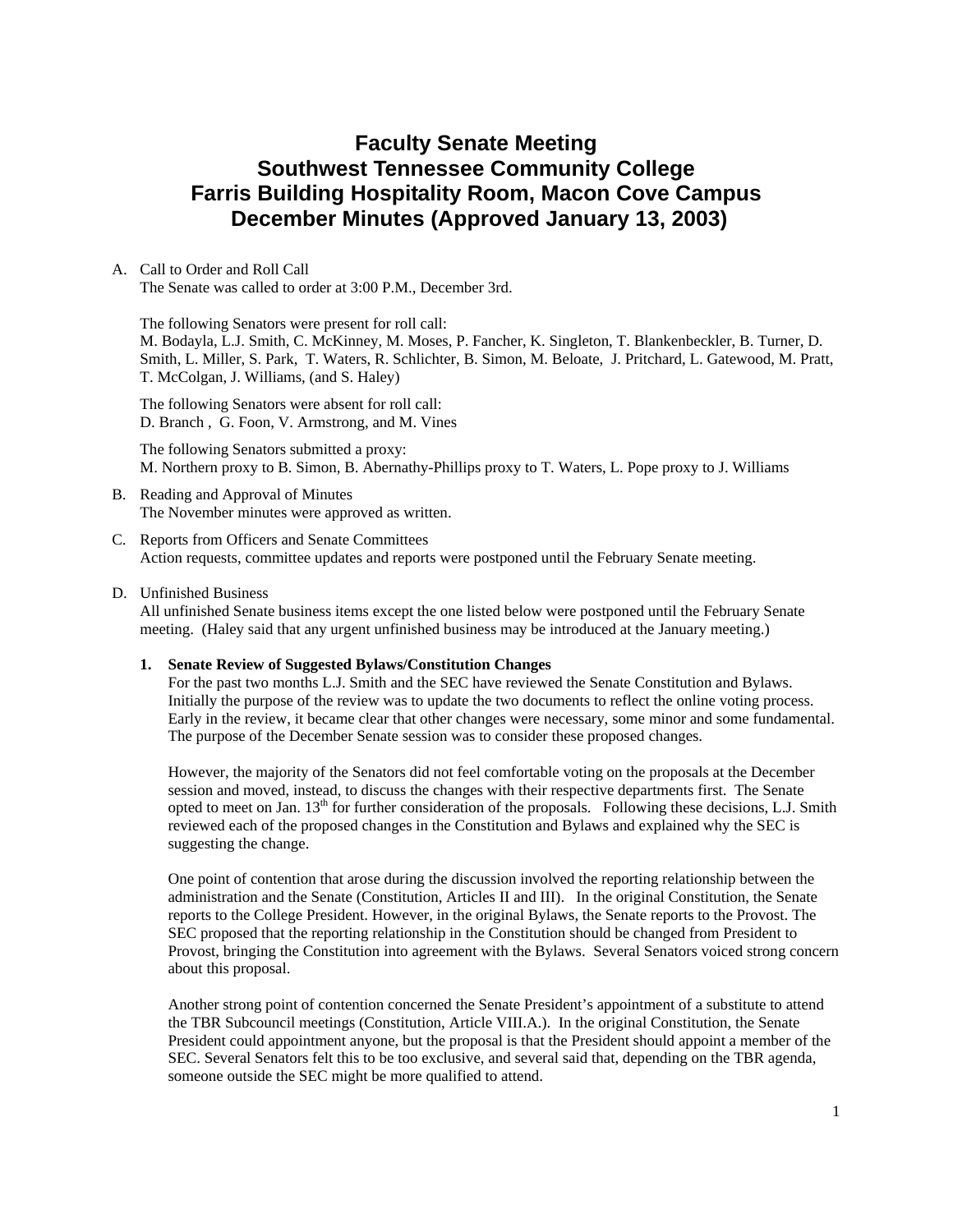[Shortly after the meeting the two documents with the proposed changes were posted at the Senate web site for the faculty to review.]

E. New Business

There was no new business scheduled for the December meeting.

Other New Business:

- 1. Ms. Jean Vernon from Institutional Development at Macon Cove requested Senate support for the annual Campus Campaign currently underway to raise money for the Southwest Community College Foundation. . At this time, there is about 12% participation throughout the school, and in order to approach the community for money, she would like to show a much larger participation within Southwest. She asked the Senators to submit their "Annual Giving" pledge cards and to encourage faculty to support the campaign as well. Vernon provided extra pledge cards for Senators to distribute to their respective departments. LJ. Smith said that faculty may designate donations for particular funds, and pointed out that the Senate Scholarship Fund was in need of contributions. Vernon would like to receive pledges in December in order to get necessary information to the payroll office for January.
- 2. Bodayla reported that the Office of Student Activities sponsored a "Faculty Mixer" on Monday, November 25<sup>th</sup>, in B106 on the Union Avenue Campus, but it was poorly attended by faculty. She said that it was a program offered by the SGA to show appreciation toward the faculty. Bodayla was very positive about this event, describing it as a very nice gesture. There were hors d'oeuvres, giveaways, and entertainment by the Southwest Jazz Ensemble. She said that the Office of Student Activities will have another "Faculty Mixer" in the spring semester at Macon Cove, and she hoped that more faculty members would attend.
- 3. Blankenbeckler announced that Southwest is participating in ITEC (Information Technology Exposition Conference) at the Cook Convention Center on December  $4<sup>th</sup>$  and  $5<sup>th</sup>$ . He said that registration for the conference is free and ticket information is available at the school homepage.
- 4. Haley called, once again, for volunteers to serve on the ad hoc Budget Committee.

## E. Adjournment

The Senate moved to adjourn at 4:00 P.M. The next Senate meeting will be January 13th, in the Hospitality Room at the Macon Cove Campus. Since this is on Faculty Development Day, a time has not been set. The Bylaws/Constitution proposals will be the only item of business on the January Agenda.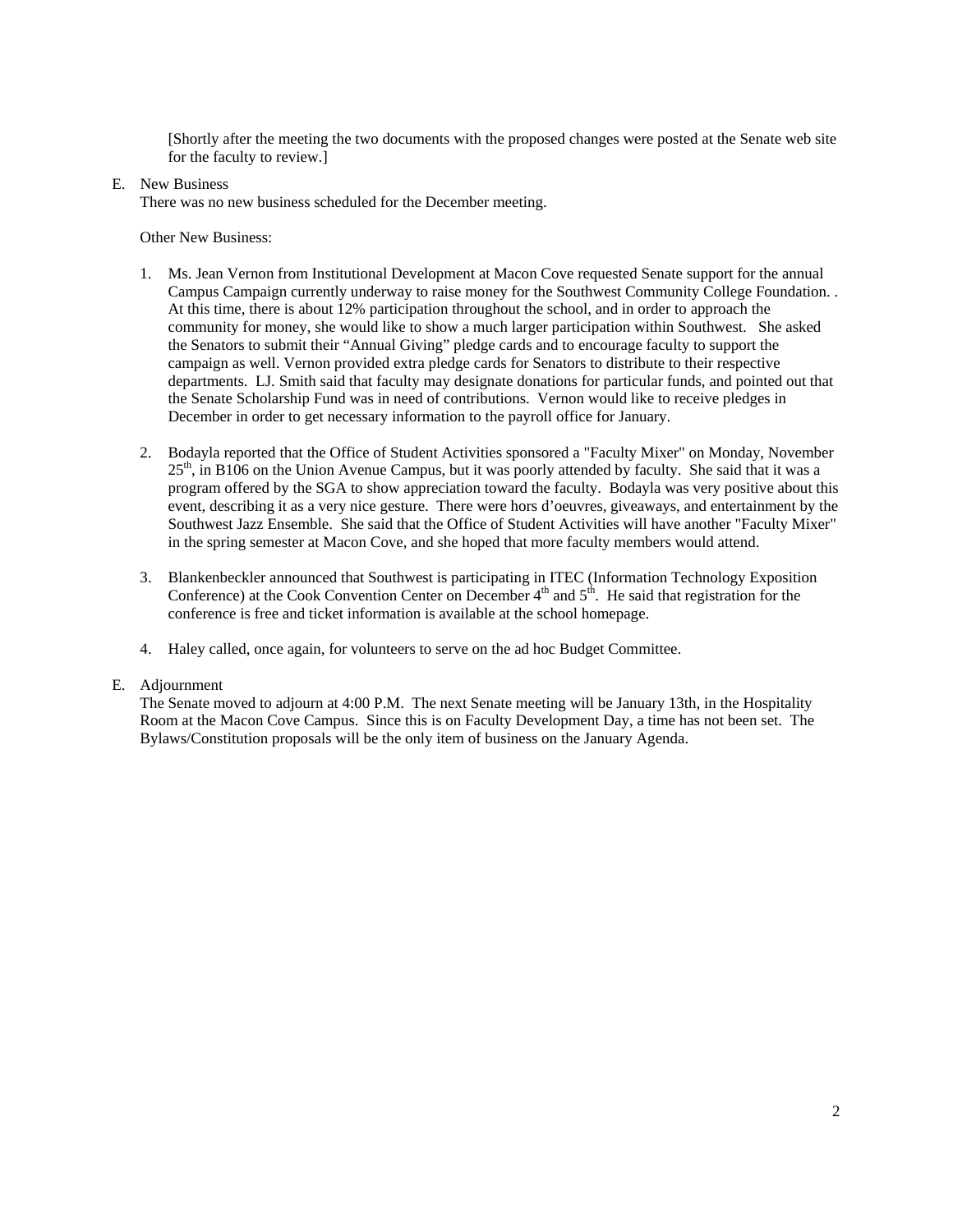# STCC Senators and Senate Committees

# January Roll Sheet

### **2002-2003 Senate**

|  | President: Steve Haley | shalev | 5635 |
|--|------------------------|--------|------|
|--|------------------------|--------|------|

# **Division Senators of Liberal Studies and Education - Five Seats.** Roll

(Developmental Studies, Education, Fine Arts/Language and Literature, Social and Behavioral Science/Criminal Justice)

| Mary Ann Bodayla (1yr)          | mbodayla  | Social Behav. Sci./Crim. Just. | 5197 |  |
|---------------------------------|-----------|--------------------------------|------|--|
| Doug Branch (1yr)               | dbranch   | Fine Arts/Lang. and Lit.       | 4483 |  |
| Lilliette Smith $(1yr)$         | lismith   | Social Behav. Sci./Crim. Just. | 4125 |  |
| $Clark$ McKinney $(2\gamma rs)$ | cmckinney | Social Behav. Sci./Crim. Just. | 4574 |  |
| Mark Moses (2yrs)               | mmoses    | Developmental Studies          | 4434 |  |

### **Division Senators of Business, Career Studies and Technology - Five Seats.**

(Accountacy/Office Adm./Career Studies, Business Adm. and Paralegal Studies, Information Tech/Graphic Arts/Geog. Info. Sys., Engineering Tech., Industrial and Environ. Tech.)

| Patsy Fancher (1yr)              | pfancher          | Information Tech., Graph. Arts. | 4141 |  |
|----------------------------------|-------------------|---------------------------------|------|--|
| Kathy Singleton (1yr)            | ksingleton        | Information Tech., Graph. Arts  | 4415 |  |
| Mike Northern $(1yr)$            | mnorthern         | Engineering Tech.               | 4286 |  |
| Bettie Abernathy-Phillips (2yrs) | <b>baphillips</b> | Business Adm. & Paralegal Stu   | 4691 |  |
| Todd Blankenbeckler (2yrs)       | tblankenbeck      | Information Tech., Graph. Arts  | 4677 |  |

#### **Division Senators of Math, Natural Sciences, & Health Sciences - Four Seats.**

(Nursing, Mathematics, Natural Sciences, Allied Health)

| Bill Turner (1yr)   | wturner | <b>Mathematics</b> | 6023 |  |
|---------------------|---------|--------------------|------|--|
| Doug Smith $(1yr)$  | dsmith  | Natural Sciences   | 4128 |  |
| Gerald Foon (2yrs)  | gfoon   | Allied Health      | 5412 |  |
| Lynda Miller (2yrs) | lmiller | Natural Sciences   | 4447 |  |

# **Departments by Division:**

**Division: Business, Career Studies & Tech. Departments:** 

- **a. Accountancy, Office Admin. & Career Studies**
- **b. Administration & Paralegal Studies**
- **c. Info. Tech. & Graphic Arts Tech.**
- **d. Engineering Technologies**

```
e. Indus & Environ Technologies
```

| Sheridan Park (1yr)   | spark       | Accountancy/ Office Adm.        | 4682 |  |
|-----------------------|-------------|---------------------------------|------|--|
| Twyla Waters (1yr)    | twaters     | Business Adm. and Paralegal St. | 4596 |  |
| Roger Schlichter(2yr) | rschlichter | Information Tech./Graphic Arts  | 4144 |  |
| Bill Simon (1yr)      | wsimon      | Engineering Tech.               | 4163 |  |
| Vicki Armstrong (1yr) | varmstrong  | Industrial and Environ. Tech.   | 4293 |  |

# **Division: Liberal Studies & Education Departments:**

**a. Developmental Studies** 

- **b. Fine Arts, Languages, and Literature**
- **c. Education**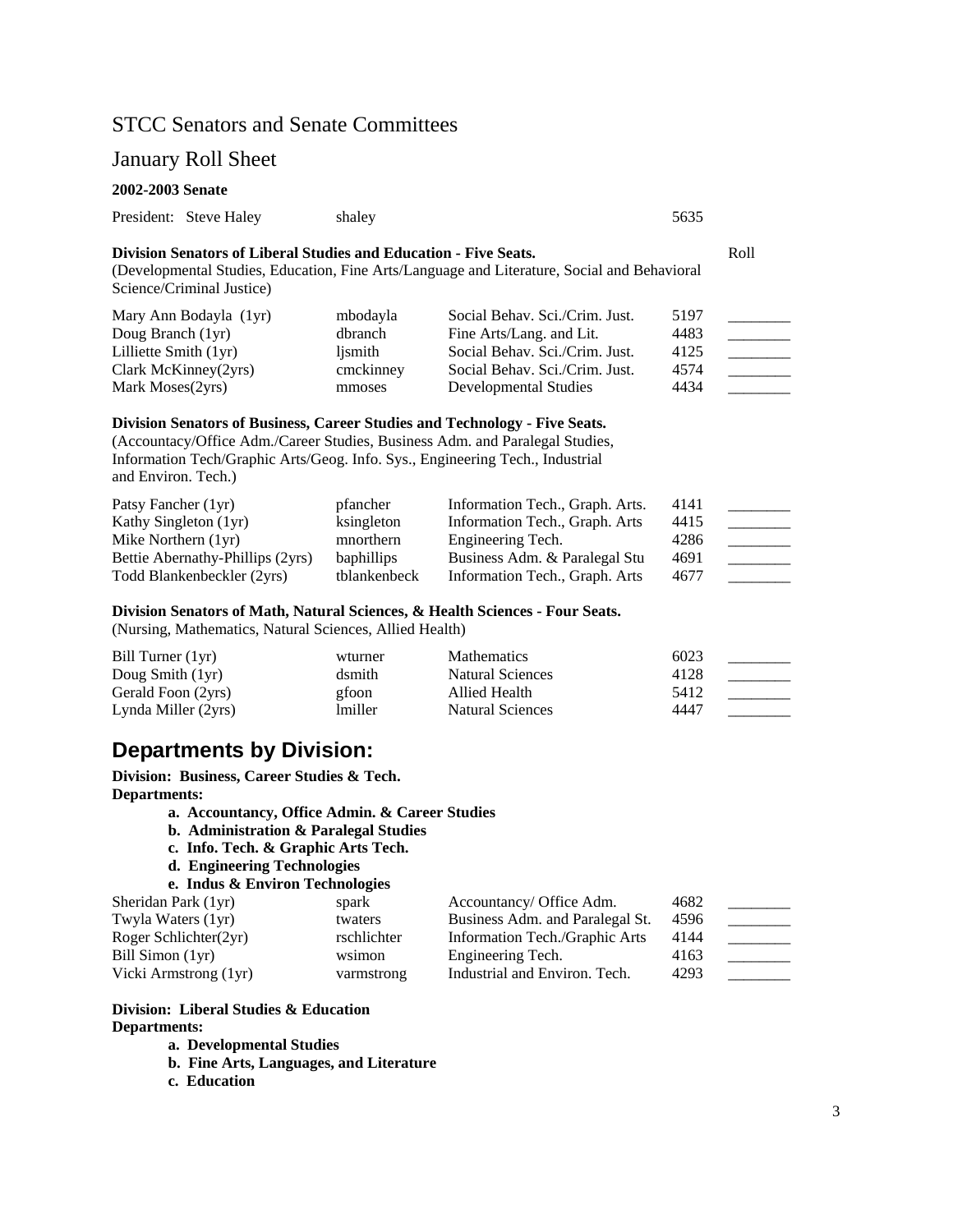# **d. Social & Behavioral Science/ Criminal Justice**

| Mickey Beloate (2yr)     | mbeloate   | Developmental Studies                  | 6015 |  |
|--------------------------|------------|----------------------------------------|------|--|
| John Pritchard (2yr)     | ipritchard | Fine Arts/Language and Literature 5645 |      |  |
| Lafayette Gatewood (2yr) | lgatewood  | Education.                             | 5147 |  |
| Mary Pratt (2yr)         | mpratt     | Social Behav. Sci./Crim. Just          | 6056 |  |

**Division: Math, Natural Sciences & Health Sciences** 

# **Departments:**

- **a. Mathematics**
- **b. Natural Sciences**
- **c. Nursing**
- **d. Allied Health**  Tamara McColgan (1yr) tmccolgan Mathematics 5530 Jim Williams (1yr) iiwilliams Natural Sciences 5978 Mary Vines (1yr) mvines Nursing 5549

Linda Pope (2yr) lpope Allied Health 5056

Senators are exempt from serving on other standing committees.

# **Faculty Senate Committees for 2002-2003**

**ACADEMIC MATTERS:** Lynn Huggins, Ron Gephart (**Chair**), Clarence Christian, Janice Van Dyke, Lynn Spivey, Carolyn Brown, Pam Trim, Marguerite Jackson Jones; Liz Lawrence;

**GRADE APPEALS:** Louis Moses, Deborah Barton, Melvin Tuggle, Loretta Regan (**Chair**), Carol Gazik, \*\_\_\_\_\_, Clementee Whaley; (Jody Couch has resigned from this committee, but her replacement has not been named.)

**FACULTY HANDBOOK:** Lydia Linebarger, Roma Magtoto, Mark Moses, Cy Pipkin, Loretta McBride, Marty Hurrah (**Chair**), Thelma Harris, Brenda Smith, (Ed Reid, ex officio);

**FACULTY DEVELOPMENT AND EVALUATION:** Linda Lipinski (**Assist. Chair**), Georgia Whaley, Darius Wilson, Jane Santi, Vicki Robertson (**Chair**), Mary Pratt, Thurston Shrader, Janice Van Dyke, Donna Toole, Homer Ray, Evelyn Little;

**FACULTY WELFARE:** Indiren Pillay, Fonda Fracchia, Clair Berry, Malinda Wade, John Friedlander, Cecil Coone, Robert Prytula, Dave Darnall, Yvonne Jones, Eddie Jones, Dwight Campbell, Deborah Haseltine (**Chair**), Frankie Harris, Phyllis Cox, Charles Pender, D. Wright;

# **(AD HOC) SENATE SCHOLARSHIP COMMITTEE :**

## **ELECTION COMMITTEE:**

**The following are College Standing Committees with specific Senate Relationships: (See Constitution.)** 

# **CURRICULUM COMMITTEE:**

Clark McKinney is the Senate liaison to this committee.

## **PROMOTION AND TENURE COMMITTEE:**

**READMISSION APPEALS:** Darius Wilson, Pat Foley, Asmelash Ogbasion, Joe Carson (**Assist. Chair**), Kathy Germain (**Chair**), Brenda Phillips;